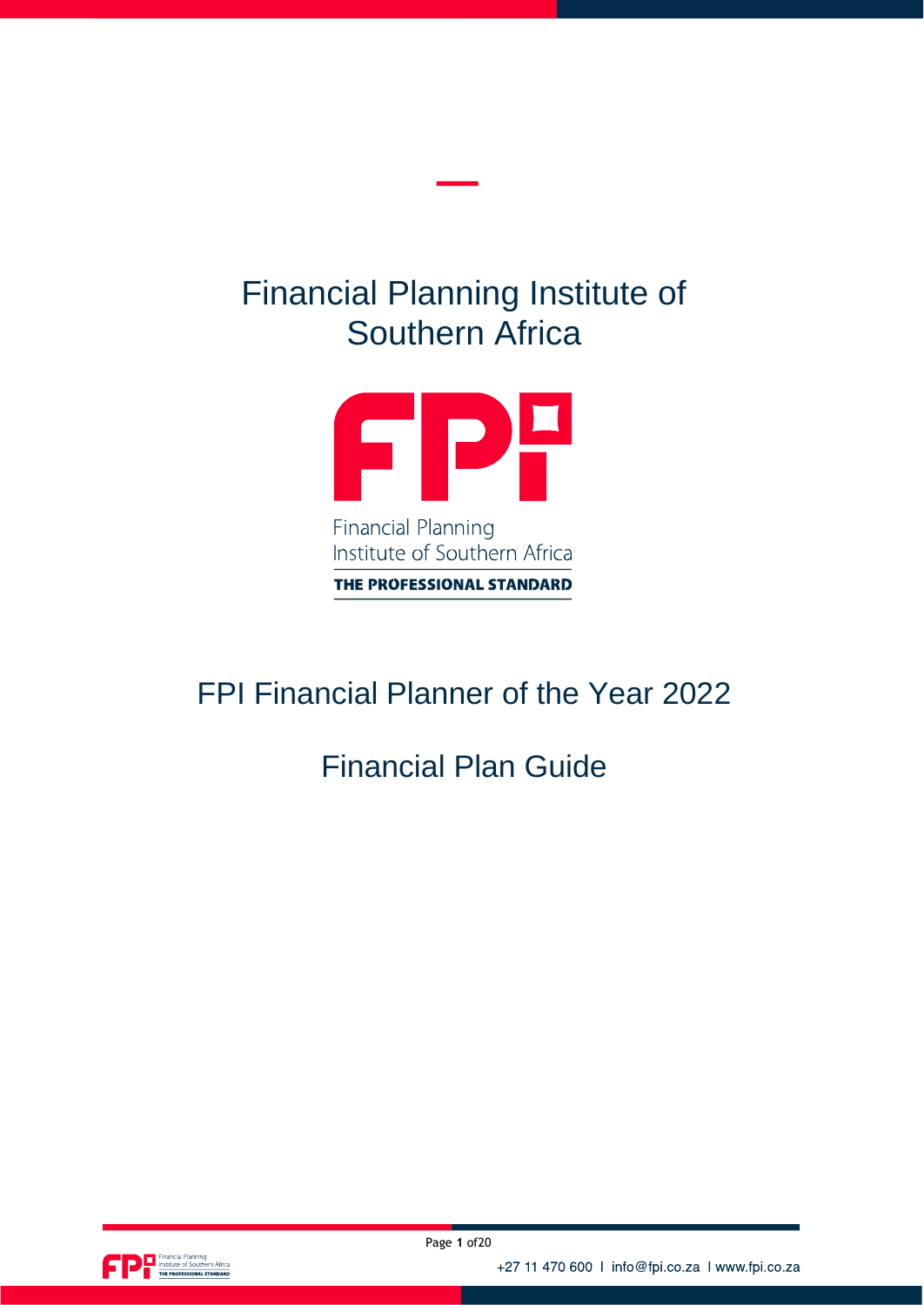# TABLE OF CONTENTS

|                                          | <b>PAGE</b> |
|------------------------------------------|-------------|
| <b>INTRODUCTION</b>                      | 3           |
| <b>PROFESSIONAL SKILLS</b>               | $3 - 4$     |
| Professional responsibility              |             |
| Practice                                 |             |
| Communication                            |             |
| Cognitive                                |             |
| <b>PROFESSIONAL AND LEGAL COMPLIANCE</b> | 4           |
| <b>ENTRANT GUIDANCE</b>                  | 5           |
| <b>FINANCIAL PLAN CONTENT</b>            | $5 - 8$     |
| 1.1 Table of Contents                    |             |
| 1.2 Executive Summary                    |             |
| 1.3 Page Numbering                       |             |
| 1.4 Plan Structure                       |             |
| 1.5 Generic Material                     |             |
| 1.6 Appendices and Attachments           |             |
| 1.7 Financial Planning Software          |             |
| 1.8 Prohibited Inclusions                |             |
| 1.9 Compliance                           |             |
| 1.10 General and Key Assumptions         |             |
| 1.11 External Professionals              |             |
| 1.12 External Sources                    |             |
| 1.13 Marking                             |             |
| <b>FINANCIAL PLAN CRITERIA</b>           | $8 - 14$    |
| 1.14 Data                                |             |
| 1.15 Additional Assumptions              |             |
| 1.16 Attitudes, Goals and Objectives     |             |
| 1.17 Issues and Problems                 |             |

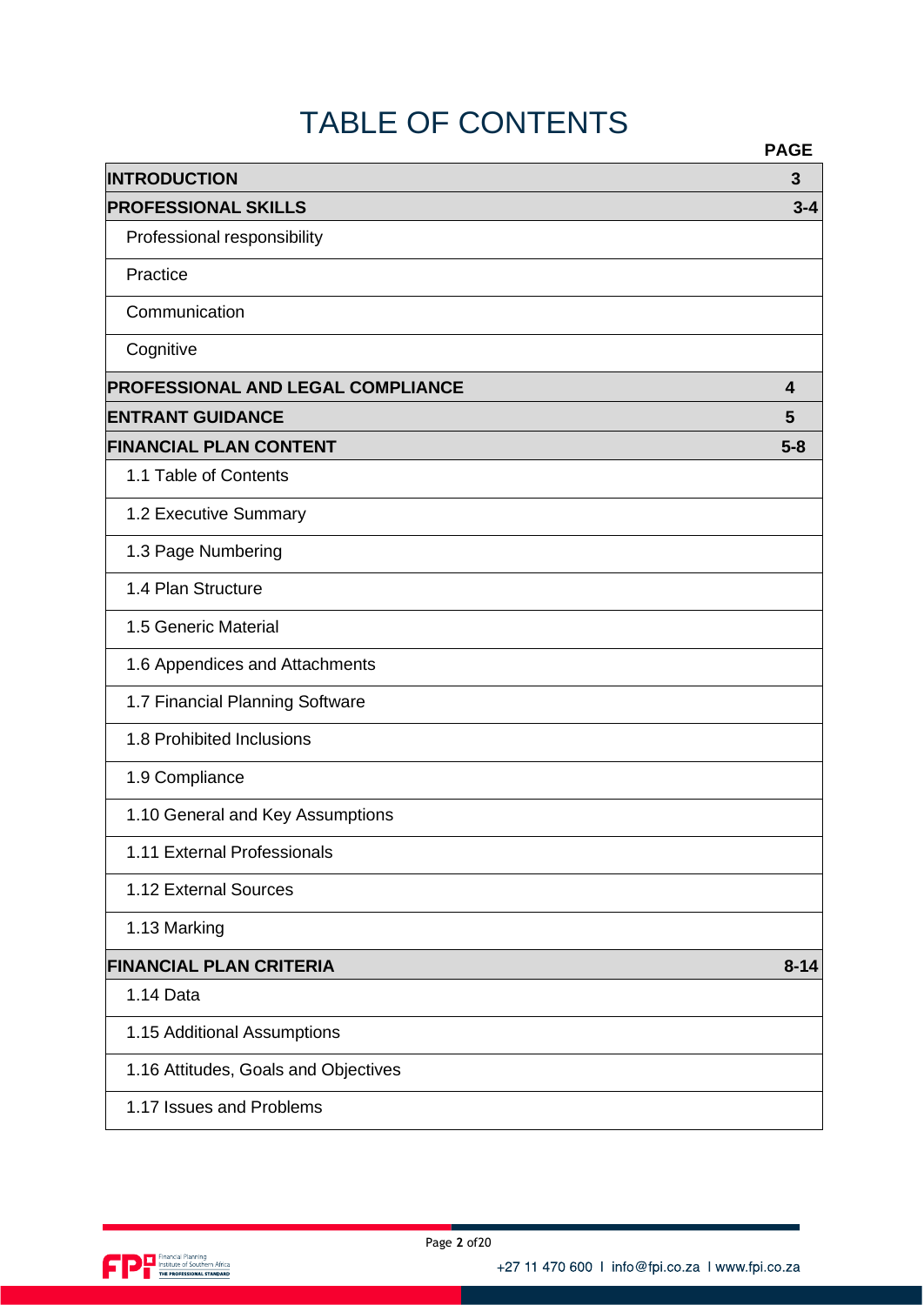| 1.18 Analysis                                                           |           |
|-------------------------------------------------------------------------|-----------|
| 1.19 Strategies and Alternatives                                        |           |
| 1.20 Synthesis and Recommendations                                      |           |
| 1.21 Implementation                                                     |           |
| 1.22 Periodic Reviews                                                   |           |
| <b>MARKING SCHEME</b>                                                   | 14        |
| <b>ASSESSMENT CRITERIA</b>                                              | 14        |
| <b>MARK ALLOCATION</b>                                                  | 15        |
| <b>ANNEXURE A: Terms and Conditions of the competition</b>              | $16 - 17$ |
| <b>ANNEXURE B: Example format of Table of Contents/Index (optional)</b> | 18-20     |

## **Introduction**

This guide provides the guidance as to the format in which entrants to the FPI Financial Planner of the Year Competition (Round One) must submit their financial plans.

The full portfolio of evidence, as submitted by the Round One entrant, will be handed to the Round One panel of judges for assessment. The financial plan must reflect the entrant's ability to *integrate* fundamental financial planning practices; Financial Planning Components, Financial Planner Abilities and Financial Planning Practice Standards<sup>1</sup> when performing financial planning forclients.

The financial plan developed by the entrant should clearly demonstrate that he or she can deliver a viable written financial plan for a profiled client, supported by appropriate assumptions, sound decisionmaking and relevant data. Within the financial plan, the entrant should cover the required Financial Planning Components and display the use of appropriate professional skills and provide explanations that are clear, concise and in language understandable to the client.

The entrant should be familiar with the Financial Planner Professional Skills described in FPI's Financial Planner Competency Profile and should demonstrate mastery of the elements of the Competency Profile. The entrant should also demonstrate his or her adherence to Revised FPI Code of Ethics when compiling his/her financial plan.

Round One entrant may submit a financial plan completed for a client. The said plan must cover at least four of the financial planning components. Sufficient supporting documents must be submittedto support the process (for example, the data capture template used by the entrant to gather data from the client).

# **Professional Skills**

FPI's Financial Planner Professional Skills (described in FPI's Financial Planner Competency Profile) form an integral part of what the entrant needs to master to be able to develop a financial plan independently.

A CFP® professional will demonstrate the ability to integrate appropriate Professional Skills (at an appropriate level of competence and professionalism) with appropriate knowledge and abilities into each of his or her professional actions and interactions with clients. The entrant should demonstrate



<sup>&</sup>lt;sup>1</sup> See the Financial Planner [Competency](https://fpi.co.za/wp-content/uploads/2022/03/Financial-Planner-COmpetency-Profile.pdf) Profile [an](https://www.fpi.co.za/iMIS/Documents/Competency_Profile.pdf)d the [Revised](https://fpi.co.za/wp-content/uploads/2022/03/CODE_OF_ETHICS_AND_PROFESIONAL_RESPONSIBILITY.pdf) FPI Code of Ethics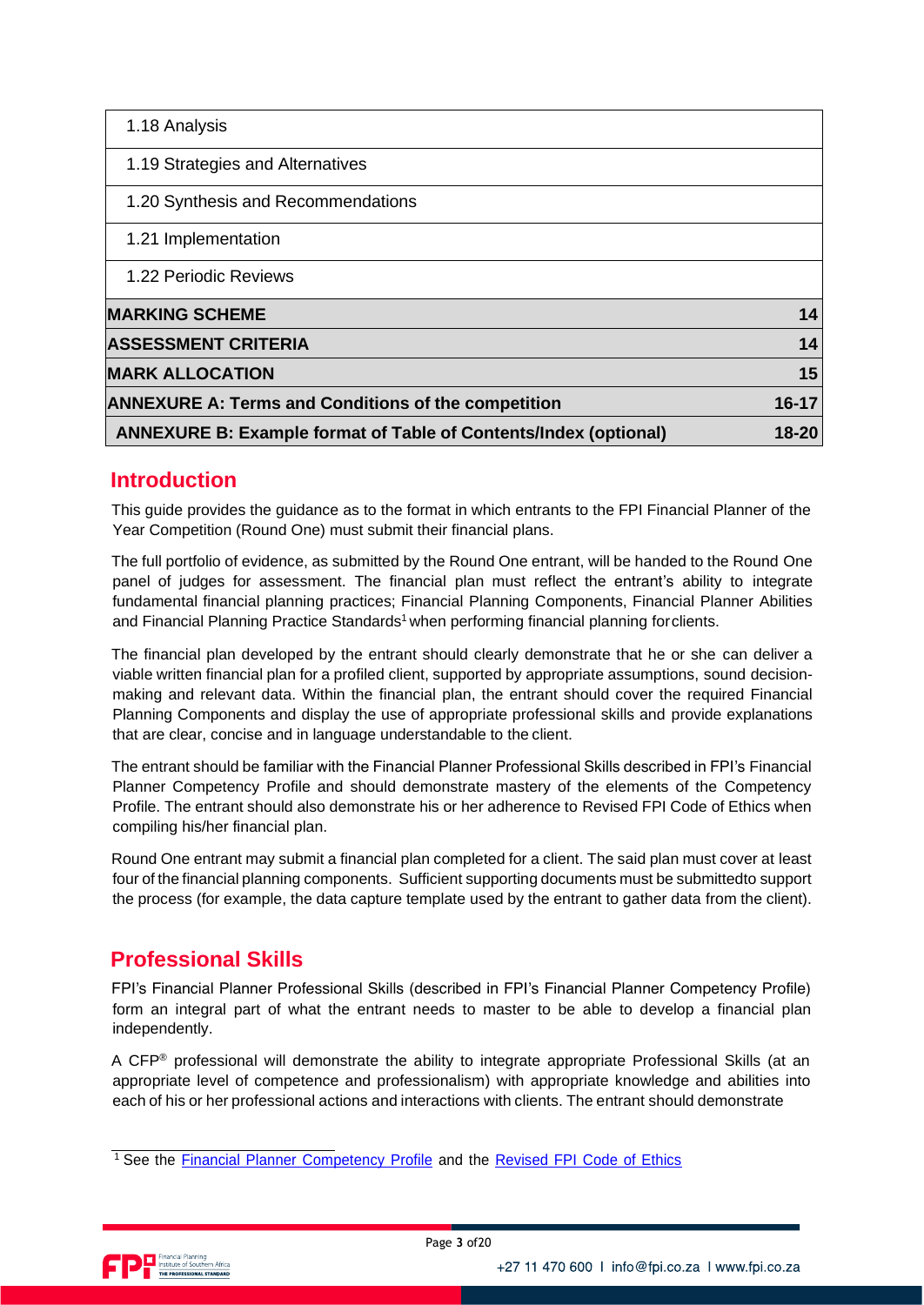the ability to integrate Professional Skills into his or her strategies and recommendations in the written financial plan.

An entrant's demonstration of Professional Skills is assessed qualitatively based on the production of a financial plan. Not all professional skills can, or will, be assessed using a written financial plan assessment. However, entrants should demonstrate in the financial plan that they have adhered to the following Financial Planner Professional Skills, as described in FPI's Financial Planner Competency Profile:

## **Professional Responsibility**

- Demonstrate ethical judgment.
- Demonstrate intellectual honesty and impartiality (or make clear, concise, and effective disclosure of any conflicts of interest); and
- Recognise limits of competence and voluntarily seek the counsel of and/or delegate to other professionals when appropriate.

## **Practice**

- Comply with relevant financial services laws and regulations.
- Make appropriate judgments in areas not addressed by the laws of professional practice standards.
- Keep up to date with changes in the economic, political, and regulatory environments.
- Conduct appropriate research when performing analysis and developing strategies; and
- Demonstrate a reasonable basis for advice.

#### **Communication**

- Construct written communication (e.g., with no spelling or grammatical errors) in a manner that is likely to be readily understood by the client and others (professional or layperson) that the client may choose to consult; and
- Provide a reasonable basis for any advice.

#### **Cognitive**

- Apply mathematical (quantitative and qualitative) methods as appropriate.
- Analyse and integrate information from a variety of sources to arrive at solutions.
- Use reasoning to evaluate potential courses of action; and
- Arrive at qualified decisions when faced with incomplete or inconsistent information.

## **Professional and legal compliance**

Professional compliance and legal compliance form an integral part of financial planning.

Entrants to the financial planning profession should understand and adhere to all applicablelegislative requirements. The FPI Financial Planner Professional Skills, as codified in the Competency Profile calls for financial planning professionals to comply with relevant financial services laws and regulations.<sup>2</sup>

The entrant must also demonstrate compliance with the FPI requirements in adhering to FPI's Revised Code of Ethics and Practice Standards.

 $2$  Such as, but not limited to the Financial Advisory and Intermediary Services Act 37 of 2002 and the GeneralCode of Conduct for Authorised Financial Services Providers and Representatives

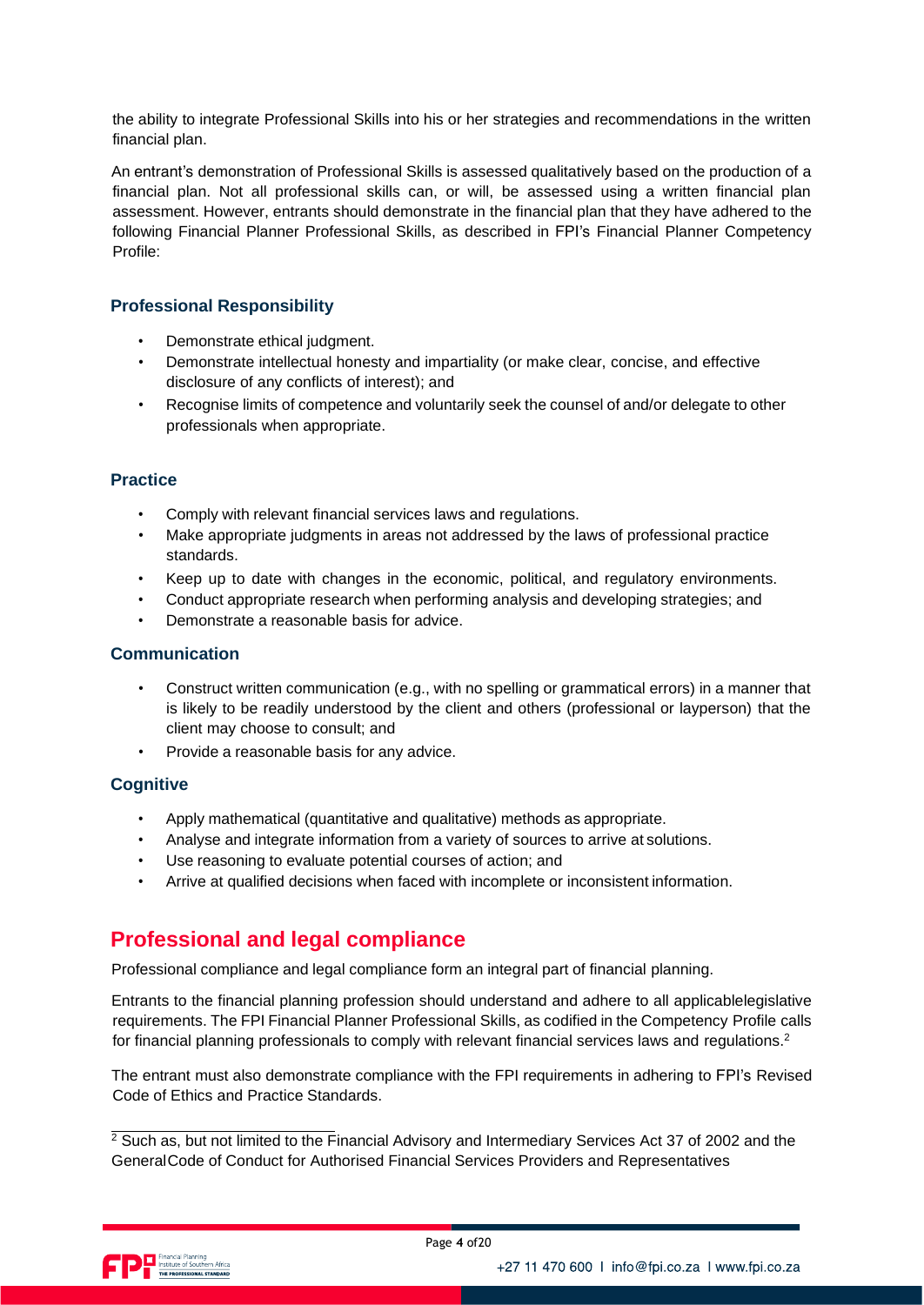**Note**: Failure to comply and/or inadequate performance/demonstration by the entrant in complyingwith relevant legislative or regulatory requirements as well as FPI requirements (such as compliance with the FPI Revised Code of Ethics) in the submitted written financial plan, would be subject to a penalty during grading of the assessment by the FPI FPOTY Round One judges.

# **Entrant guidance**

## **Financial Plan Content**

Financial plan submissions should include the following sections:

## **1.1 Table of Contents**

• The financial plan must include a Table of Contents page, indicating page numbers, and a clear hierarchy of headings and appendices. Proper pagination is an absolute must.

## **1.2 Executive Summary**

The financial plan should include an executive summary that outlines:

- The client's goals, concerns and objectives.
- Relevant financial data and key findings; and
- The entrant's recommendations, including a clear action plan for the client(s) and how the recommendations address the client's needs, concerns, and objectives.

The executive summary should be able to stand alone as an independent document – a "snapshot" of the financial plan. In providing a financial plan based on an existing client, it is the responsibility of the entrant to ensure that the Round One judges has enough information to facilitate a full understanding of the client's needs and objectives.

#### **Very important:**

*Entrant must take note of the specific Terms and Conditions agreed to when entrant entered the FPOTY competition. For ease of reference, the said Ts and Cs are repeated at the end of this document. (Annexure A)*

#### **1.3 Page Numbering**

• All pages of the financial plan, including appendices, should be numberedconsecutively.

## **1.4 Plan Structure**

- Other than the requirements for the Table of Contents and Executive Summary described in 1.1 and 1.2, the structure of the financial plan and how information is presented is up to the entrant's professional judgment. An example though of what the structure could look like is attached in Annexure B (Table of Contents/Index)
- The structure should be logical and should not impair the clients' ability to understand the financial plan.

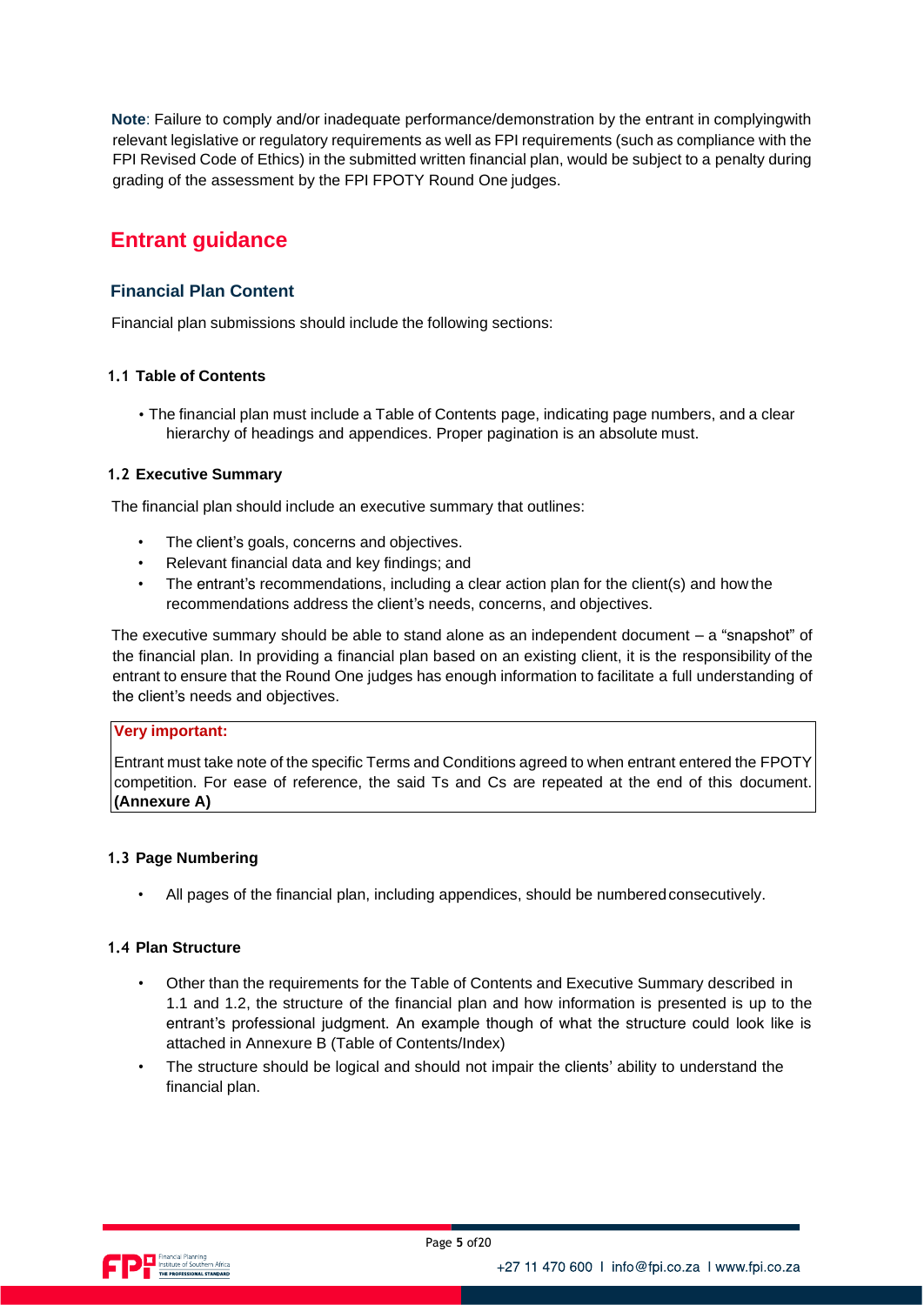#### **1.5 Generic Material**

• The inclusion of material of a *generic* or general nature (i.e., material not clearly linked to theclient's specific needs, concerns, and objectives) is not viewed favorably during marking of the plan. If the entrant believes it is necessary to include such material, he or she should include the material in the financial plan's appendices.

#### *Future Illustrations*

Illustrations of future values should be realistic and based on justified and stated assumptions about rates of return and other economic factors. Such rates and information should be based on reputable research or other reliable sources and should be clearly stated in the financial plan.

#### *Diagrams and Tables*

The entrant should use tables and diagrams only where they will add to the client's understanding. When included in the body of the financial plan, diagrams and tables should be clearly explained in the accompanying text. Do not assume that diagrams and tables are self-explanatory. Diagrams andtables should be appropriately titled/labelled, numbered sequentially, and sources (where relevant)should be properly recognised.

#### **1.6 Appendices and Attachments**

While useful as additions to a financial plan, appendices and attachments are expected to be used sparingly and only where they are likely to aid understanding or provide support to the financial plan. Appendices and attachments should be relevant and cross-referenced in the financial plan. Appendices of a general nature that are not relevant to the financial plan or to the client's situationwould not be viewed favorably during marking of the plan. It may be appropriate to include certaindata in appendices, but the entrant should be selective, indicating in the body of the plan why suchmaterial has been included and how it adds value.

#### **1.7 Financial Planning Software**

Financial planning software may be used to assist with the preparation of the financial plan, but it must not be, or appear to be, a substitute for the entrant's *own* input. *Where used, such software should be appropriately referenced in the financial plan's reference list or as a footnote to the pageon which the calculation appears.*

In some instances, the software used to help a financial planning professional determine the optimal approach for a client, may create scenarios. An entrant would not receive a favorable grade in the marking process if he or she relied *heavily* on such material when developing the financial plan, or if the strategy appears to have been determined by the software rather than the entrant. The financial plan should demonstrate the entrant's understanding of the client issues, both qualitative and quantitative, the critical thinking that led to the strategies developed, and the underlying rationale, with recommendations clearly linked to the client's goals, needs and objectives. Software-generated text modules should be used sparingly and should be adapted to match the client's situation.

#### **1.8 Prohibited Inclusions**

The financial plan may include research profiles, investment memoranda, insurance quotations, and product Brochures, prospectuses, or any product-advertising material in the Appendix section of the submitted Portfolio of Evidence and must be clearly paginated as such.

To demonstrate familiarity with the content and purpose of such documents, the entrant should refer to them in the plan, where relevant, and/or include a list of documents that would ordinarily be provided to the client in the appendices. The financial plan should reference any research reports

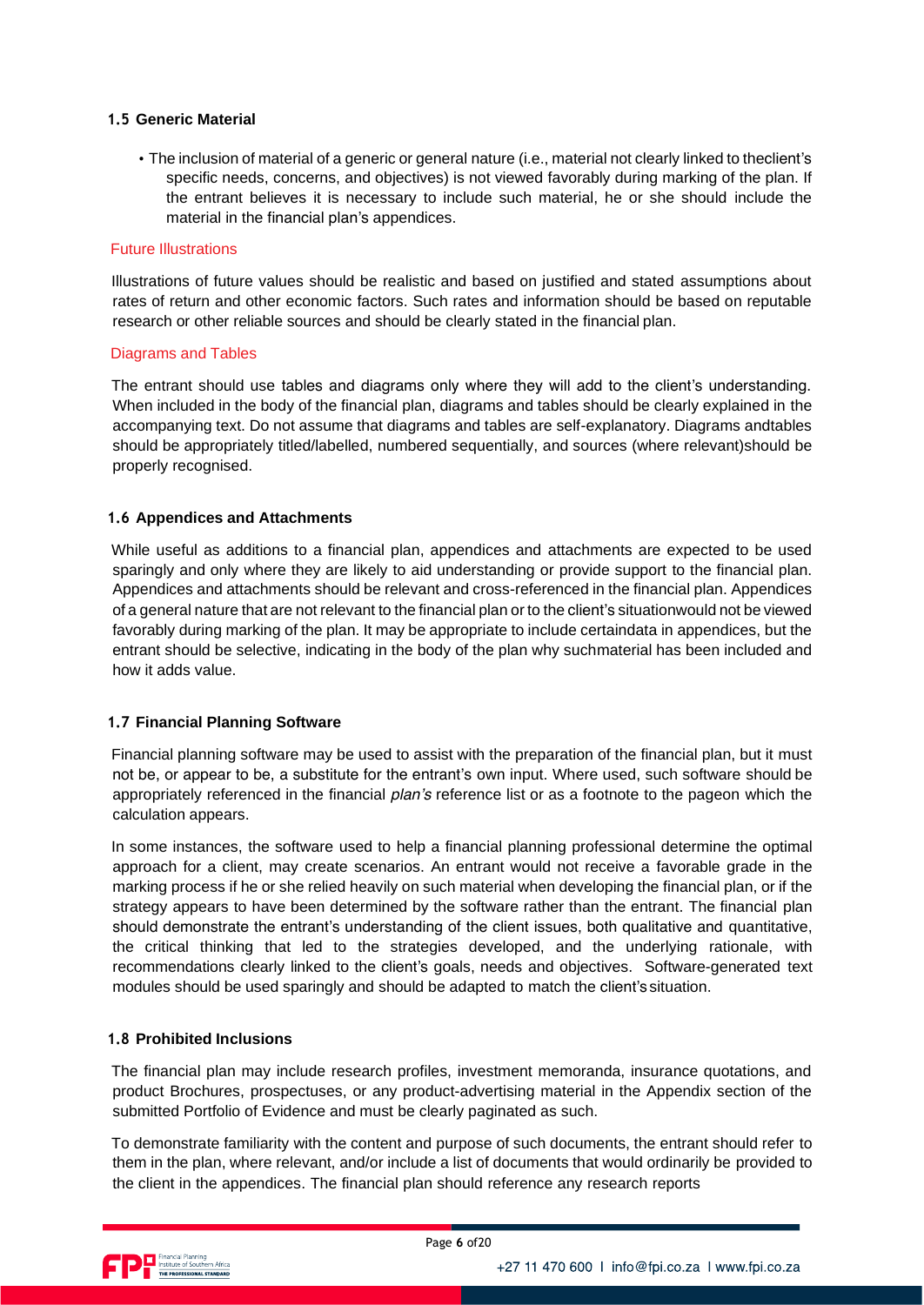and/or prospectuses that would need to be provided to the client to satisfy legal, compliance and professional practice requirements.

As per the terms and conditions, the entrants must not provide any information regarding the identity of the entrant. The entrant may only use his/her competition entry reference number. All client details must also be struck out.

#### **1.9 Compliance**

The financial plan should demonstrate that the entrant understands applicable compliance requirements within the Financial Services Industry of South Africa, as well as FPI's Revised Code of Ethics.

#### *Disclosures*

The entrant should meet his or her obligation to the client to disclose his or her identification\*, the employer's identity, the relationship between the adviser and the employer, and any other statutorily required disclosure on the front page and/or in a cover letter.

\*For the purposes of this Round, the entrant must conceal his/her **own** identification by inserting only the entrants' competition entry number. Details of the employer etc. can remain. It is just *personal details* pertaining to the entrant and *personal details* pertaining to the client (such as name and ID numbers) that must be concealed/struck out. Age, sex, marital status etc. canremain.

Additionally, the plan should include a separate section, identified in the Table of Contents, disclosing the cost to the client for the plan and the implementation of the recommendations (if applicable), the financial planner's compensation and any conflicts of interest, to allow the client to understand the total cost of the financial plan and of implementing the recommendations, and to understand any conflicts the entrant may have in advising the client.

#### *Disclaimers*

The entrant should clearly communicate in a separate disclaimer section, identified in the Table of Contents, any limitations he or she may have regarding the scope of services to be performed and how those limitations may affect the recommendations provided in the financial plan.

#### *Engagement letter*

The entrant will be required to include an engagement letter, specifying such details as the scope of services, responsibilities, costs, timeframes, and termination requirements of theengagement.

#### **1.10 General and Key Assumptions**

All assumptions made by the entrant should be clearly stated in the financial plan, must be reasonable and not in conflict with overall risk profile of your client. If an existing client financial plan is given, all information around assumptions must be stated clearly in the submitted documents.

#### **1.11 External Professionals**

If part of the financial plan requires a referral to, input from or completion by an external professional (e.g. a lawyer, accountant, etc.), the entrant must identify the need, include strategic analysis andcomment on the desiredorlikely outcomes and how these relate to the client's situation. Simply stating that a matter will be referred to an external professional would not be viewed favorably during marking of the plan. The financial plan is not expected to include copies of referral letters to external professionals.

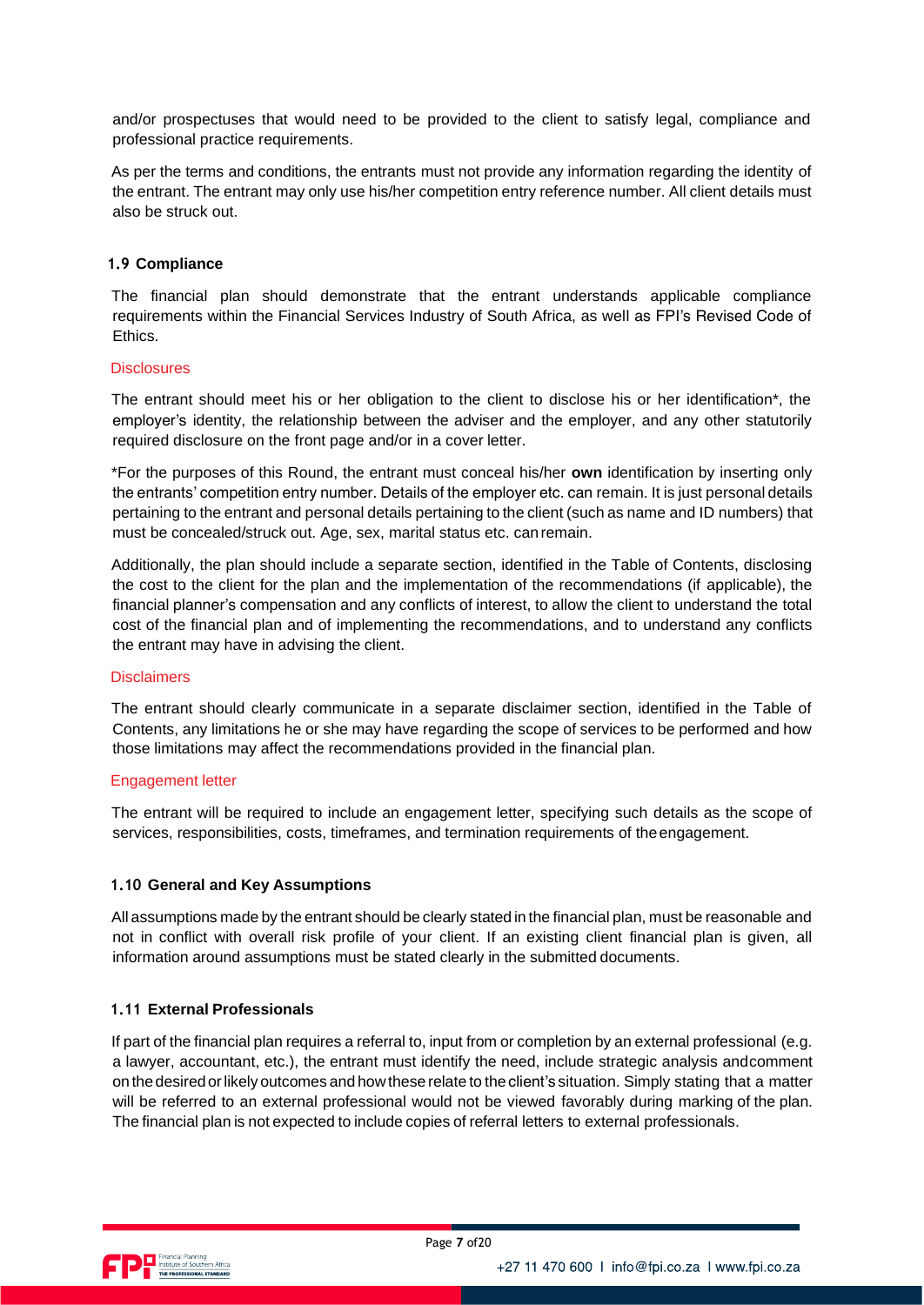#### **1.12 External Sources**

Material from external sources should be appropriately acknowledged and referenced in the financial plan. Paraphrasing or quoting a source without appropriate attribution is plagiarism, which would be penalised and/or investigated under the FPI assessment policies and procedures.

#### **1.13 Marking**

Refer to Section 3 of this document for information on the marking scheme. All essential elements that are relevant to the case study should be included in the financial plan, as these are the criteriaagainst which the plan is marked. Points could be deducted if information is included in the financial plan without explanation of its relevance to the client.

# **Financial Plan Criteria**

Entrants should use the following FPI Financial Plan Framework elements to develop a financial plan for the client.

Guidance is provided for each element to indicate the types of information and issues the entrant may address in the financial plan. Not all of the guidance items or questions may be relevant for theparticular scenario for which the entrant is developing a financial plan, nor are they meant to represent all of the considerations necessary for satisfactory development of the financialplan.

### **1.14 Data**

The entrant should provide enough data (qualitative and quantitative data) to give a thorough understanding of the client and his or her approach to financial issues and life goals.

The entrant must clearly state what assumptions were made and why and how the assumptions relate to amongst other things the clients' needs, objectives, and overall risk profile.

During the data collection process, the entrant should identify material information required to structure the financial plan and determine what important/relevant/possible changes in the client personal and financial situation should be considered. The entrant should identify and review information on the following financial planning components to enable proper and professional analysis of the client's situation:

#### Financial Management

- The client's assets and liabilities.
- The client's cash flow, income and/or financial obligations.
- The client's use of bank accounts, credit and other cards and debt.
- The client's present and future budgets; and  $\cdot$  The client's current savings and planned spending.

Where appropriate, the entrant should prepare statements of the client's net worth, cash flow and budget.

#### Asset Management

- The client's investment holdings covering all types of assets (e.g., real estate, commodities, etc.);
- The client's current asset allocation; and
- The client's cash (lump sums and/or anticipated future flows) available for investment.

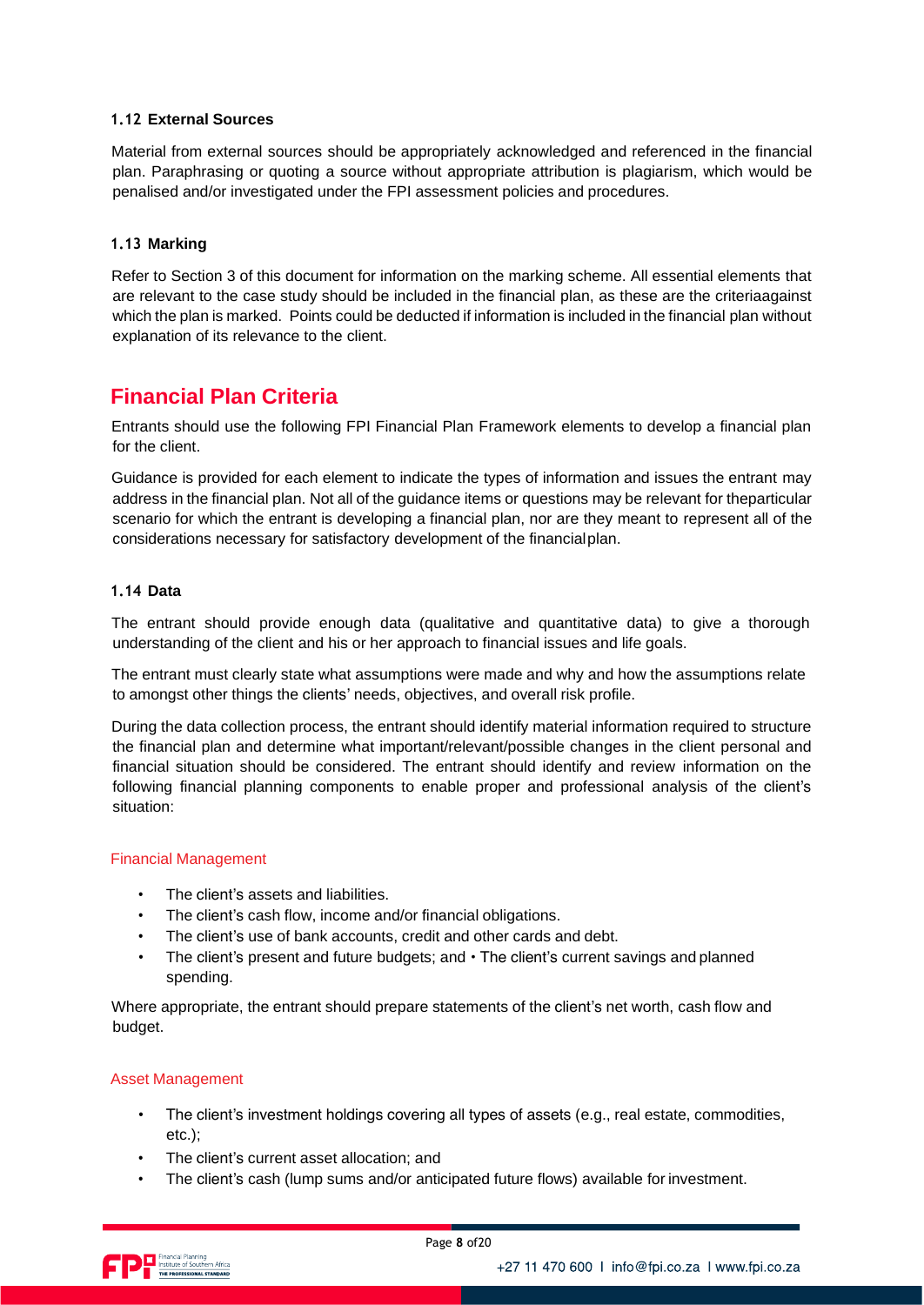#### Risk Management

- The client's existing insurance coverage; and
- The client's potential financial obligations and inadequately covered risks.

#### Tax Planning

- The client's tax position.
- The taxable nature of the client's assets and liabilities; and
- Parties relevant to the client's tax situation.

#### Retirement Planning

- Potential sources of the client's retirement income; and
- The client's estimated retirement expenses.

#### Estate Planning

- Legal agreements and documents that impact the client's estate planning strategies, suchas a testament/last will, testamentary contract, prenuptial agreement, company agreement, information related to existing foundations and trusts, etc.; and
- Matrimonial property regime applicable and assets subject to exceptions.

#### **1.15 Additional Assumptions**

The assumptions used by the entrant to determine the outcomes of the analysis and related calculations are crucial to the overall viability of the financial plan. Inappropriate assumptions can lead to suboptimal or incorrect recommendations and may leave a client financially ruined for life.

The entrant must therefore clearly identify assumptions, provide suitable support (e.g., by naming a recognised, reputable source) and understand the impact of the assumptions within the body of the financial plan. The following assumptions may be considered but should not conflict with any of the given facts by the client:

#### Financial Management

- Income sources.
- Financial ratios.
- Present and likely future tax rules and rates.
- Present and likely future inflation rates, with support; and
- Present and likely future interest rates, with support.

#### Asset Management

- Likely future investment returns, with support.
- Expected portfolio rate of return, and risk level (i.e., appreciation and dividends);
- Asset allocation and reasonable basis.
- Investment time horizon(s).
- Tax rules and rates.
- Likely future inflation rates, with support; and
- Likely future interest rates, with support.

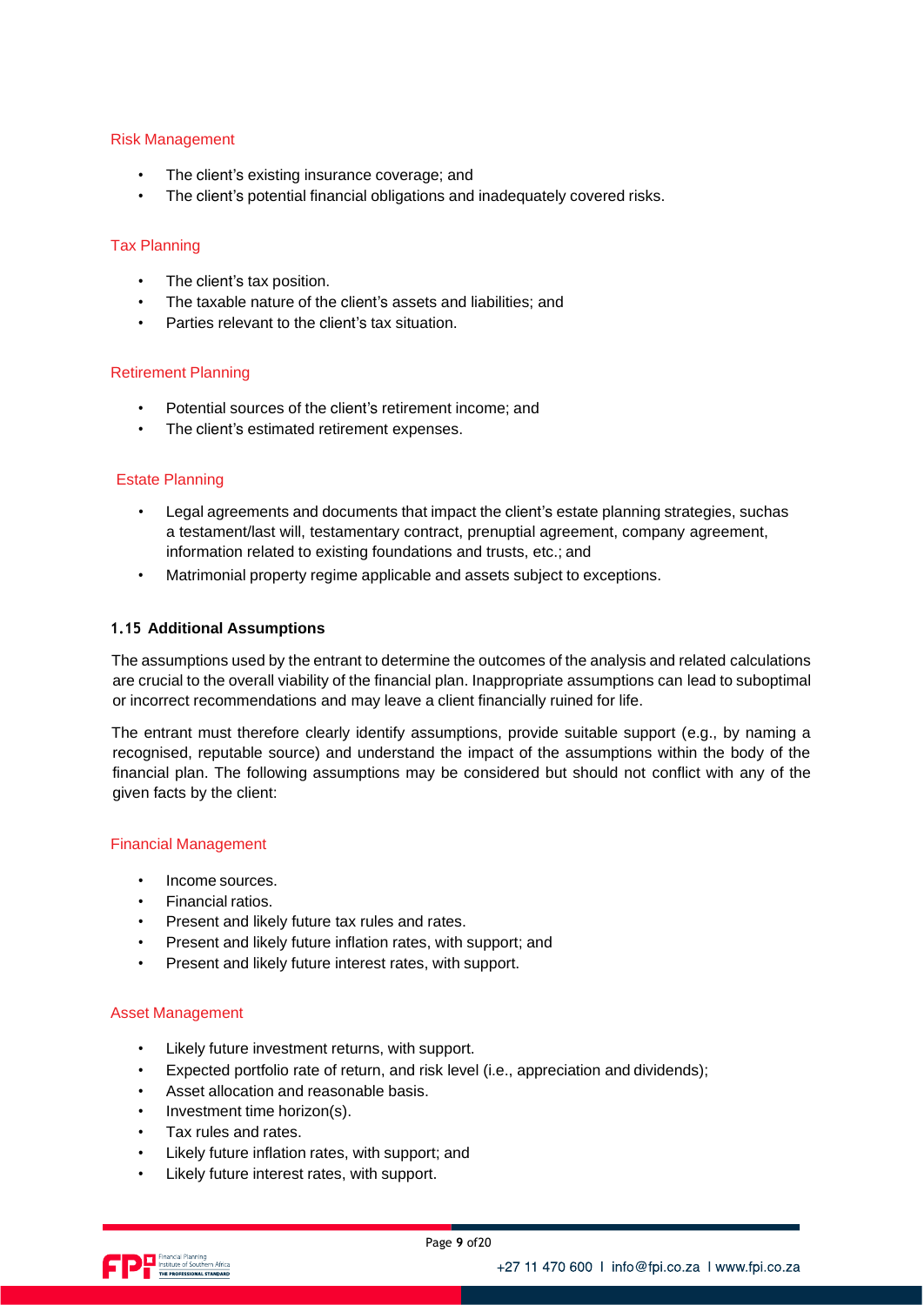#### Risk Management

- Life expectancy, limitations and approach to dealing with these.
- Health factors; and
- Risk factors.

#### Tax Planning

- Tax law and rates; and
- Changes in tax regime.

#### Retirement Planning

- Retirement age.
- Life expectancy and application (e.g., may live to what age);
- Income needs at identifiable stages.
- Income sources in retirement (in today's value and/or as a percentage of pre-retirement income).
- Initial withdrawal amount in first year of retirement and at later times (in today's value and/or as a percentage of initial fund).
- Tax and state pension rules and rates.
- Likely future inflation rates, with support; and
- Likely future interest rates, with support.

#### Estate Planning

- Life expectancy.
- Growth rates for various asset classes, with support.
- Income needs of beneficiaries.
- Tax rules and rates.
- Likely future inflation rates, with support; and
- Likely future interest rates, with support.

#### **1.16 Attitudes, Goals and Objectives**

The entrant should identify the client's attitudes (needs and values), goals and objectives that have financial implications. Issues for consideration include:

- Are the client's goals specific, measurable, realistic and achievable?
- What, in the entrant's opinion, are the factors that motivate the client?
- How much capital will the client need to meet future goals?
- Is the client's capital likely to remain intact or diminish in value in relation to theclient's anticipated life expectancy?
- Does the client have the capacity and /or propensity to save? Should the client's current savings rates change?
- How much capital will the client need to meet the capital requirements for his or her dependents in the event of death or disability?

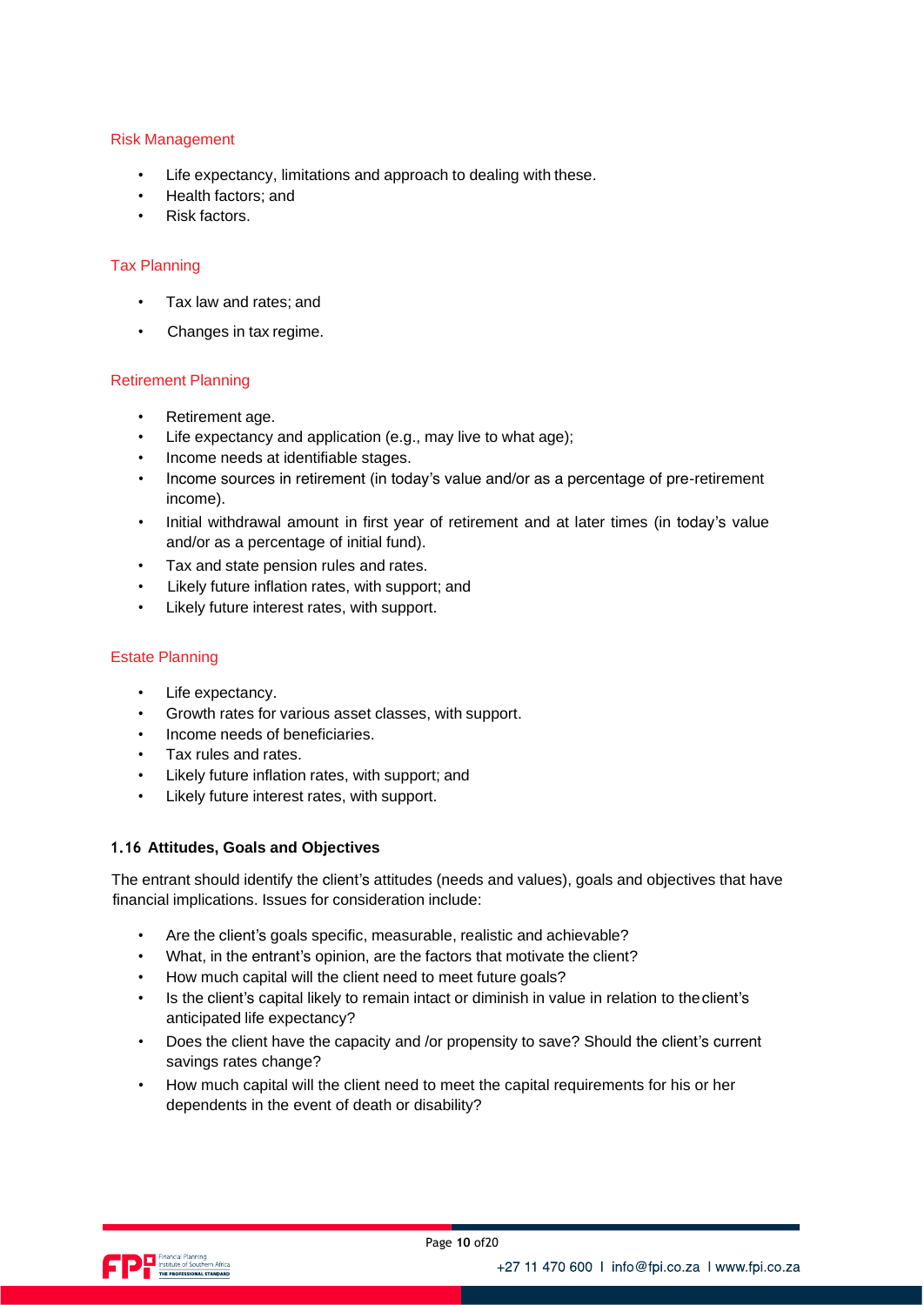#### **The entrant should determine and assess the following:**

#### Financial Management

- The client's propensity/capacity to save.
- How the client makes spending decisions; and
- The client's attitude toward debt.

#### Asset Management

- The client's investment objectives; and
- The client's investment horizon.

#### Risk Management

- The client's risk management objectives; and
- The client's risk management needs.

#### Tax Planning

• The client's current, deferred and future tax liabilities.

#### Retirement Planning

• The client's retirement objectives.

#### Estate Planning

- The client's estate planning objectives;
- The client's goals with regard to anticipatory succession; and
- The specific needs of the client's beneficiaries.

#### **1.17 Issues and Problems**

The entrant should identify issues and problems that could materially impact the financial plan content and recommendations (e.g. legal issues, the client's attitude toward risk, the client's level of financial sophistication, etc.). In addition, the entrant should consider the impact of economic, political, and regulatory issues on the financial plan strategies and recommendations.

- What, in the entrant's opinion, are the existing concerns?
- What are the potential future problems?
- Does the client have a manageable debt level?
- Is the client's stated risk profile consistent with the expressed concerns?
- Is the client's stated risk profile in line with asset allocation?

#### **The entrant should evaluate issues and problems related to the following:**

#### Financial Management

• The client's assets and liabilities; and  $\cdot$  The client's emergency fund provision.

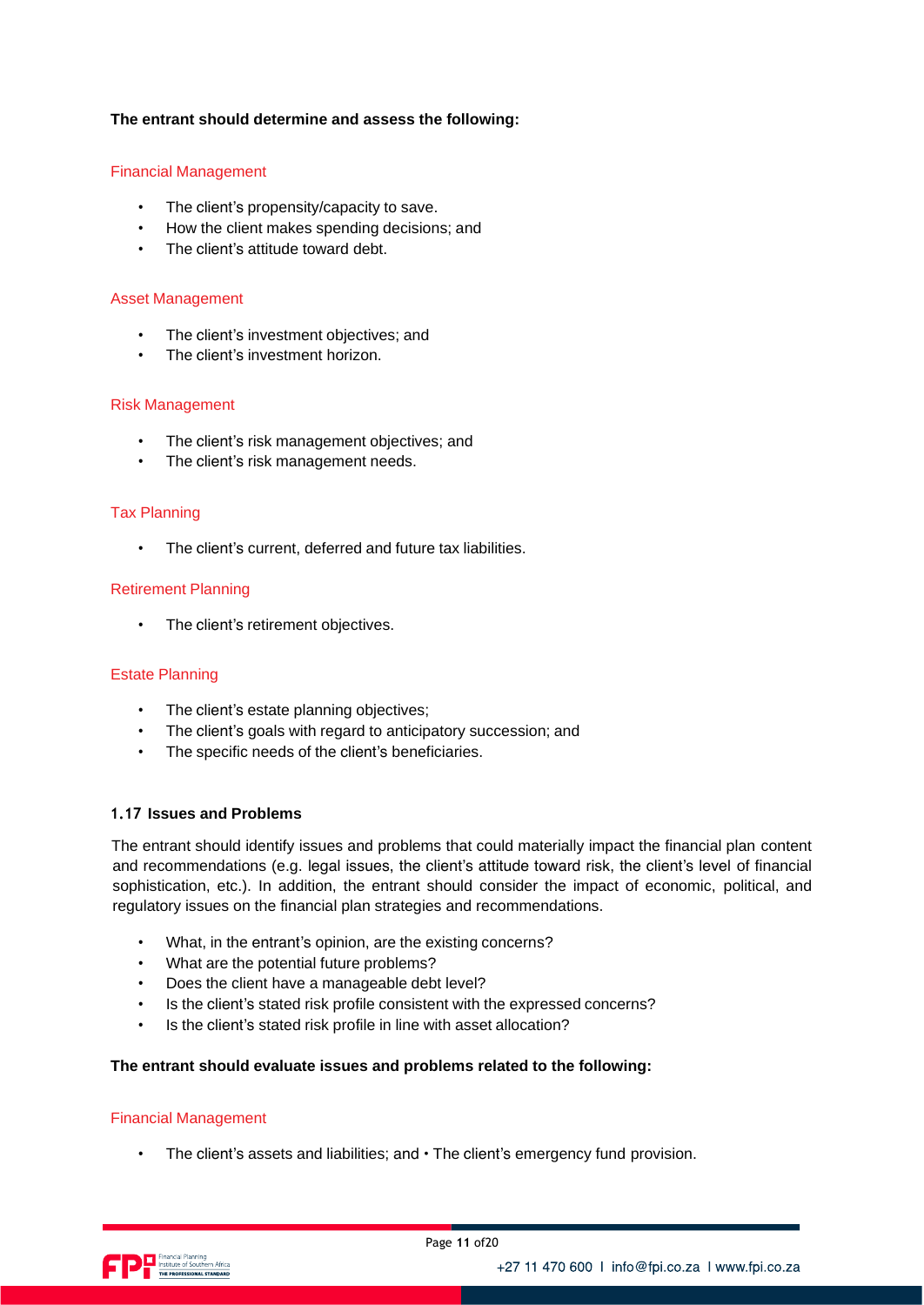#### Asset Management

- The client's experience with and attitudes and biases toward investments.
- The client's tolerance for investment risk (covering both attitude risk and capacity to absorb the impacts of investment risk); and
- The client's assumptions and return expectations.

#### Risk Management

- The client's tolerance for risk exposure;
- The client's relevant lifestyle issues;
- The client's relevant health issues; and
- The client's willingness to take active steps to manage financial risk.

#### Tax Planning

The client's attitude toward taxation.

#### Retirement Planning

- The client's attitude toward retirement; and
- The client's comfort with retirement planning assumptions.

#### Estate Planning

• Family dynamics and business relationships that could impact the client's estate planning strategies.

#### **1.18 Analysis**

The entrant should consider opportunities and constraints, including the inter-relationships among Financial Planning Components, when analysing the client's attitudes, goals, objectives and information to develop and prioritise strategies. The entrant should consider potential opportunities and constraints relating to the following:

#### Financial Management

- Whether the client is living within his/her financial means calculate surplus/shortfall in income;
- Whether any existing emergency fund is adequate;
- The place and management of debt in the client's financial plan;
- The impact of potential changes in the client's income and expenses; and
- Conflicting demands on the client's cash flow.

#### Asset Management

- Required rate of return to reach the client's objectives;
- Whether the client's investment return expectations are consistent with the client's risk tolerance;
- Achieving the client's investment income needs;
- The characteristics of the client's investment holdings;

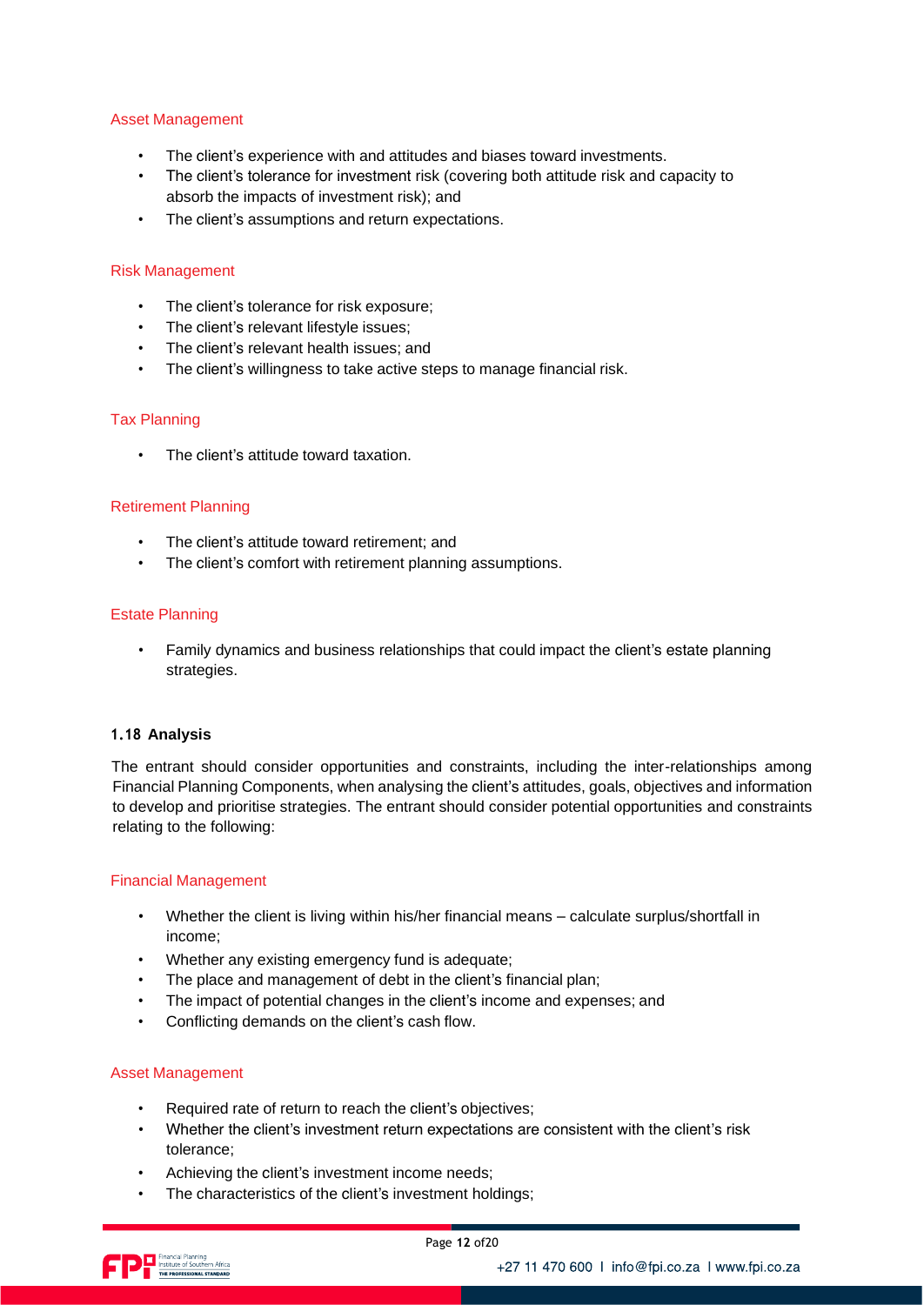- The implications of the client acquiring/disposing of assets; and
- Whether the client's asset holdings are consistent with the client's risk tolerance and required rate of return.

#### Risk Management

- Characteristics of the client's existing insurance coverage (including possible tax on insurance proceeds);
- The client's exposure to financial risk;
- The expectations of survivors if an insured event should occur;
- The client's risk exposure compared to current insurance coverage and risk management strategies;
- The client's preference for insurance and alternative strategies for managing risk exposure; and
- The implications of changes to the client's insurance coverage.

#### Tax Planning

- The client's current and future tax position:
- The suitability of existing tax strategies and structures; and
- The financial impact of tax planning alternatives on the client.

### Retirement Planning

- Financial projections based on the client's current position and arrangements;
- The appropriateness (specificity, measurability, achievability, reasonableness) of the client's retirement objectives;
- The client's financial requirements during retirement (retirement funding gap);
- The sensitivity of future illustration to changes in key assumptions;
- Trade-offs necessary to achieve the client's retirement objectives; and
- New recurring investment needed if there is no alternative to cover a future shortfall.

#### Estate Planning

- Succession planning consequences;
- The client's net worth at death;
- Risks and benefits in alternative asset ownership and transfer alternatives;
- Potential expenses and taxes due at the client's death;
- The liquidity of the client's estate at death; and
- Liquidity of heirs at client's death (e.g. can inheritance tax be met?).

#### **1.19 Strategies and Alternatives**

Based on the data collected, identification of the client's attitudes, goals and objectives, and analysis of the opportunities and constraints, the entrant should consider and develop strategies for the financial plan, evaluating each strategy in the following areas where relevant to the client: financial management, asset management, risk management, tax planning, retirement planning and estate planning.

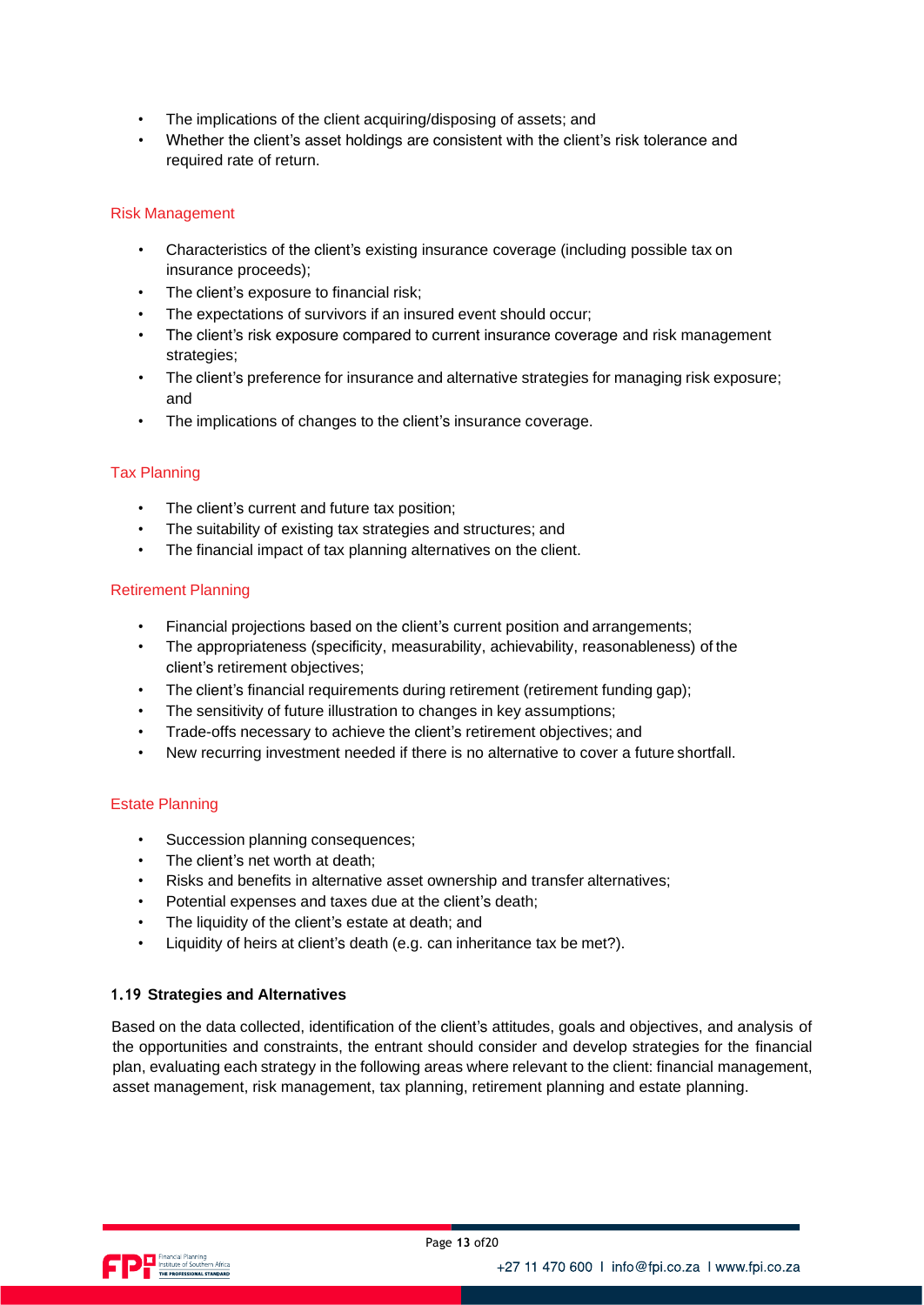#### **1.20 Synthesis and Recommendations**

The entrant should develop and prioritise the financial planning recommendations. The entrant should determine the recommendations that best suit the client's situation. To demonstrate that the recommendations suitably and optimally meet the client's attitudes, goals and objectives, the entrant should integrate the strategies and recommendations across the areas of financial management, asset management, risk management, tax planning, retirement planning and estate planning as required by the qualitative and quantitative data collected from the client as well as theassumptions used.

The entrant should provide the client with a clear explanation of his or her risk profile and the impact this profile has on amongst other things on investment strategies and recommendations, and address the relationship between the clients' stated risk profile and financial concerns andobjectives.

In all analyses and recommendations, the entrant should prove his/her holistic understanding of the client's financial plan by showing relevant relationships among liquidity issues, tax issues, risk/returnissues, etc.

#### **1.21 Implementation**

The entrant should consolidate the recommendations and action steps for the client into a financialplan. The entrant should demonstrate how the recommendations need to be implemented. The entrant should provide an action list that summarises what needs to be done, by whom, and when (including a date or dates where appropriate).

The entrant should set out action steps to assist the client in understanding and acting as required to implement recommendations for the financial planning components covered in the financial plan. Each action step should refer to a timeframe, the person responsible, and (when appropriate) indicate the level of importance for achieving the client's objectives.

#### **1.22 Periodic Reviews**

The entrant should recommend an appropriate review cycle in the financial plan, determine benchmarks for measuring success against the client's current expectations, and identify each party's responsibilities to review the financial plan. Issues the entrant could address include:

- The level of review service to be provided;
- The frequency of financial plan reviews;
- Other features and benefits associated with the review process;
- The cost of financial plan reviews;
- Anticipated changes in the client's situation (e.g. birth, death, marriage, etc.); and
- Anticipated legal changes.

# **Marking Scheme**

## **Assessment Criteria**

Assessors appointed by FPI will look for the following when assessing a financial plan submission:

- Attention to the following essential elements of a financial plan
	- Data
	- Attitudes, Goals and objectives

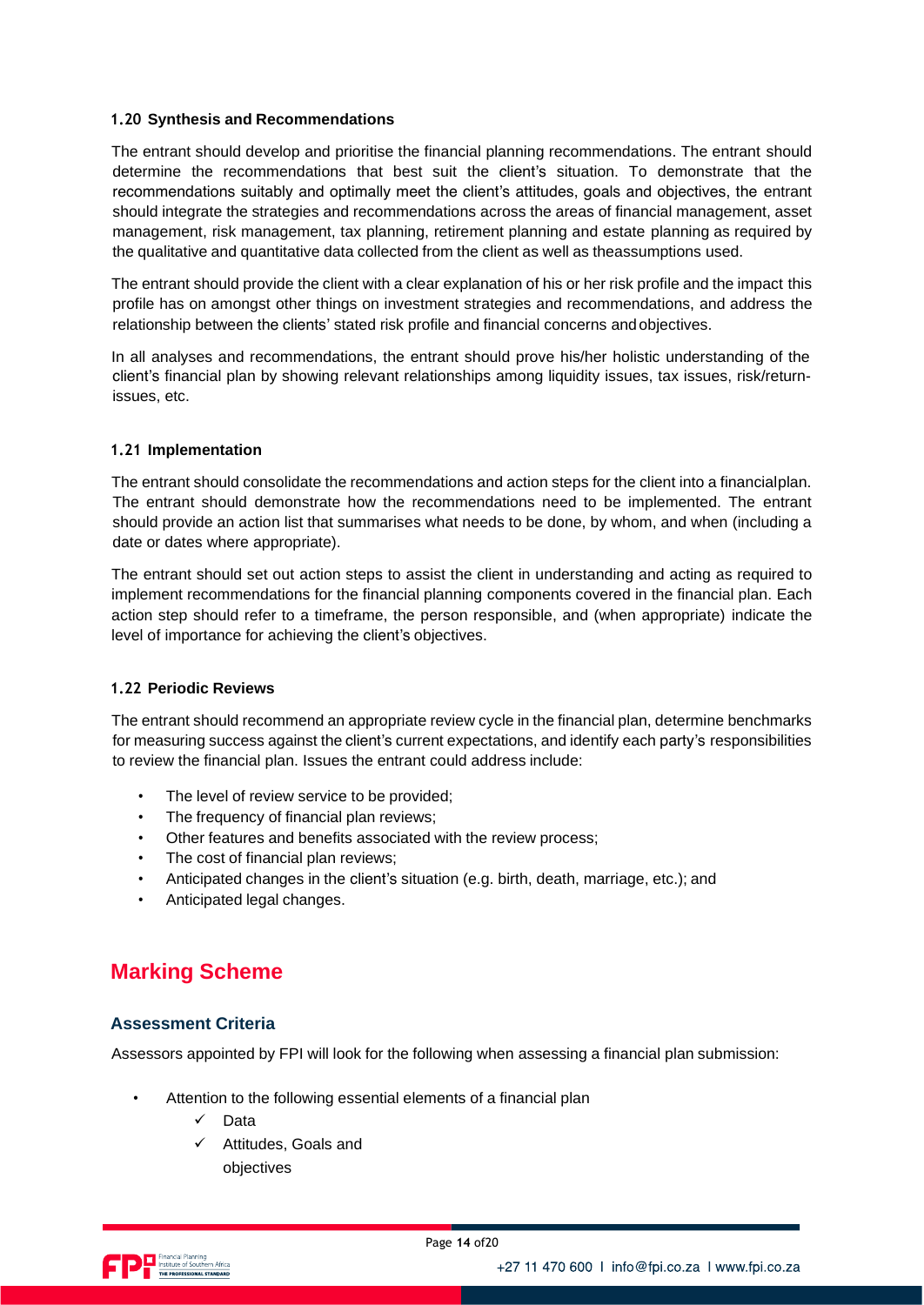- ✓ Issues and problems
- ✓ Analysis
- ✓ Strategies
- ✓ Synthesis and
- recommendations
- ✓ Implementation
- ✓ Periodic review
- ✓ Legal and professional compliance
- Relevance and attention to the specifics of the clients' financial situation;
- Depth of analysis of client situation;
- Appropriateness of financial strategies and recommendations;
- Demonstrated understanding of financial planning principles and concepts;
- Quality of presentation of the financial plan including logical structure, language suited to the client, use of tables, diagrams and appendices to aid client understanding, spelling and grammar;
- Accurate use of terminology;
- Accuracy of calculations; and
- Compliance with legal and regulatory requirements and with FPI's Revised Code of Ethics and Financial Planning Practice Standards.

# **Mark Allocation**

The mark allocation table below is a *guide only*.

| Table of Content/Index and proper pagination                                       | 5%   |
|------------------------------------------------------------------------------------|------|
| Executive summary                                                                  | 10%  |
| Data collection Entrant collects data for Case Study Entrant makes sound and valid |      |
| assumptions on data missing in order to be able to deliver informed advice         | 5%   |
| Goals and objectives                                                               | 5%   |
| <b>Issues and problems</b>                                                         | 5%   |
| Assumptions (financial and technical)                                              | 5%   |
| Analysis                                                                           | 15%  |
| Strategies                                                                         | 15%  |
| Inter-relationship between financial planning components                           | 10%  |
| Synthesis and supported recommendations                                            | 15%  |
| Implementation and review process described                                        | 3    |
|                                                                                    | %    |
| Professional and legal compliance                                                  | 5    |
|                                                                                    | %    |
| Overall financial plan presentation                                                | 2    |
|                                                                                    | $\%$ |
| lTotal                                                                             | 100% |

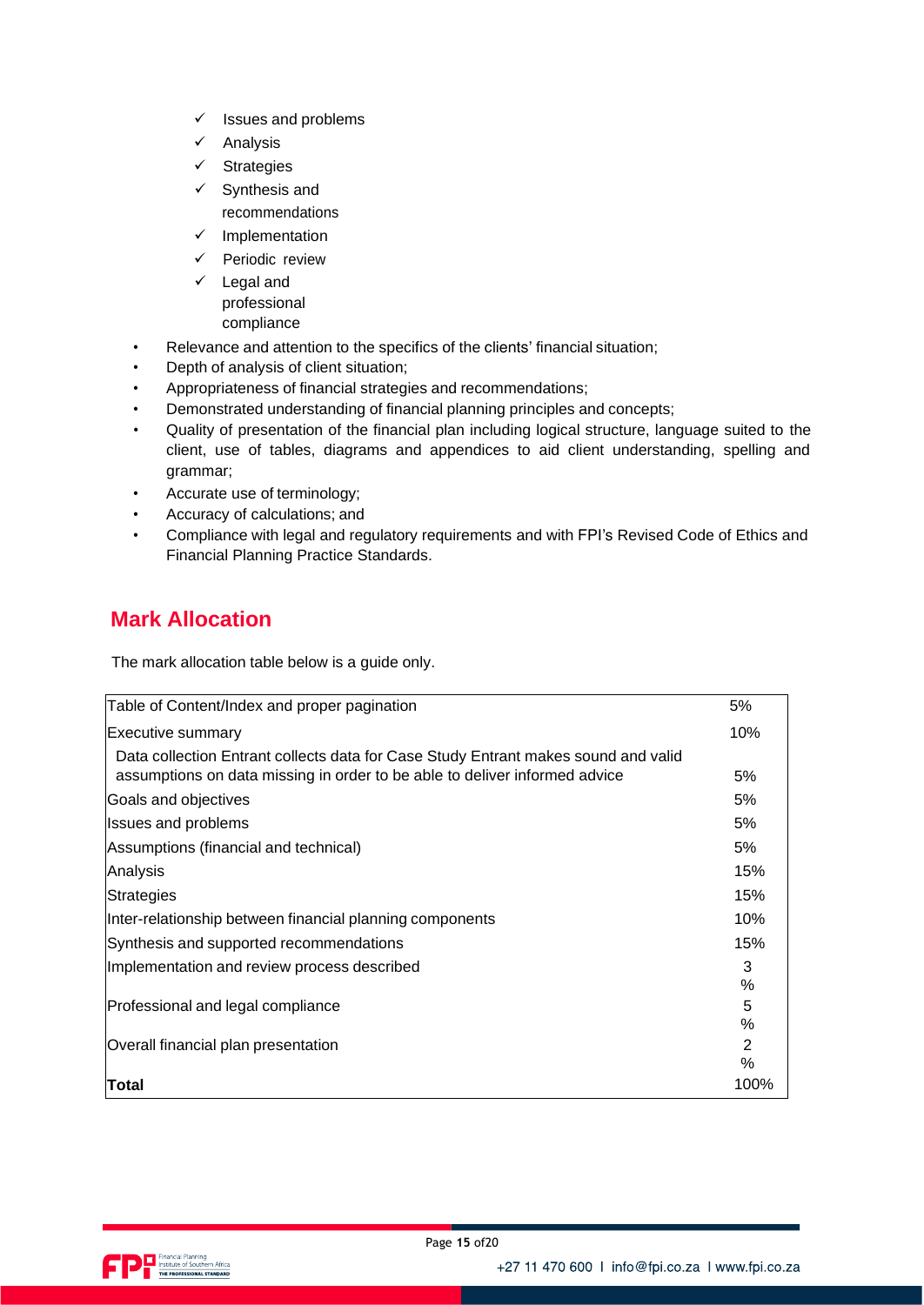### **Annexure A:**

# **2022 FPI Financial Planner of the Year**

**Competition procedure and terms**

#### **Procedure**

- a) To enter the **FPI Financial Planner of the Year** competition ("the competition") an entrant mustbe a CERTIFIED FINANCIAL PLANNER® professional in good standing.<sup>3</sup>
- b) Once an entrant has accepted the conditions of this document, the entrant must complete and submit the competition entry form together with a comprehensive narrative on the entrants understanding of the role of a financial planner and a well-articulated statement for the reasons for entering the competition.
- c) Following assessment of the above plan, the entrant will be informed whether his/her entry intothe completion is successful. If so, the entrant may proceed to Round One (1) of the competition.
- d) Round 1 entail that the entrant submits a portfolio of evidence for assessment. The portfolio of evidence should contain a detailed, holistic financial plan for one of his/her clients. The portfolioof evidence must contain all supporting documentation relevant to the financial plan. Scoring willbe based, amongst other things, on the entrant's compliance with prevailing applicable legislation and the Revised FPI Code of Ethics, especially the Practice Standards and Professional Code of Conduct.
- e) Entrants must use the Financial Plan Guide when compiling the Portfolio ofEvidence.
- f) The financial plan submitted during Round 1 of the competition must be the entrants' own work or, at least, work done under the entrant's supervision and direction. Should it at any time during the competition become known to FPI that any submission is a mere copy of another person's work, such entrant will be disqualified from the competition with immediate effect.
- g) Entrants are allowed to use any software/computer programme that they use on a daily basis to compile their client financial plans.
- h) The principle of anonymous assessment will apply in Round 1. Entrants are therefore not allowedto disclose their own names in the submitted documents at any time. References to own and business names (such as in your disclosure letters and services level agreements etc.) must be struck out. Anonymity during Round 1 is vital. Entrants will be allocated an entry number to use.The entry number is linked to their names separately held on record by FPI.
- i) All financial plans must be submitted in an unmarked lever arch file and properly indexed in accordance with the financial plan index provided by FPI. Only the entrant's entry number may appear on the file.
- j) Additionally, clients' personal data must also be struck out so as to retain to ensure confidentiality.
- k) The entrants who are adjudged the best five of Round 1 ("the top five") will proceed to Round two (2). This round entails a site visit and evaluation by three judges.
- l) The judges will assess the top five's practices on, amongst other things, all aspects of compliance, practice management, client documentation and the financial planning processes. To assist in this evaluation, each of the top five will be required to complete the FPI Business Assessment Tool and the entrant's financial plan submitted in Round 1 will be authenticated during the site visit. Additionally, the judges' opinion on the gravitas of the individual entrant's client proposition and his/her capacity to represent both a profession and FPI will play a vital role in the assessment. Entrants are advised to use the Revised FPI Code of Ethics as reference in preparation forthis

<sup>3</sup>*The means that all FPI recertification requirements for each cycle are timeously met. See [FPI Memorandum o](https://fpi.co.za/wp-content/uploads/2022/03/MEMORANDUM_OF_INCORPORATION-1.pdf)[f](https://www.fpi.co.za/documents/Memorandum%20of%20Incorporation.pdf) [Incorporation](https://www.fpi.co.za/documents/Memorandum%20of%20Incorporation.pdf) for definition of 'Good Standing'.*

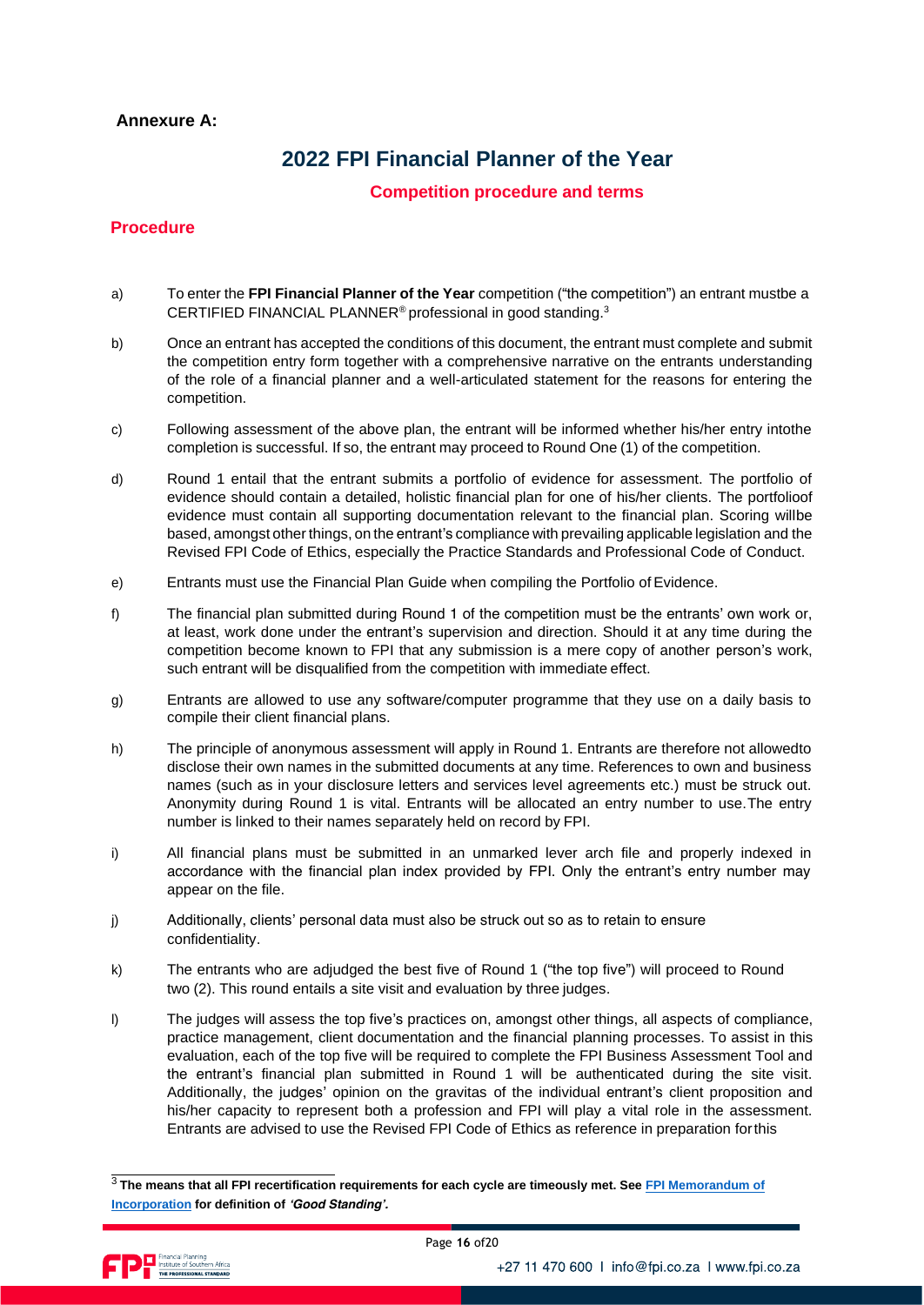round. In terms of Practice Management, adherence and compliance to all applicable laws must be evident.

- m) The entrants who are adjudged the best four of Round 2 ("the top four") will proceed to Round three (3). The top four will be required to deliver a presentation to a panel of judges on a selectedtopic and will be questioned on a variety of industry trends, topics, technical information and legislative changes. These presentations and interviews will take place at the FPI offices (84 Sophia Street, Fairland, Johannesburg). Travel and accommodation expenses will be for the entrant's own account.
- n) Following Round 3 the top three finalists will be announced in the media. The winner will be announced at the 2022 FPI Awards Ceremony Gala Dinner.

#### **Competition terms**

- o) The status of an entrant must throughout the completion be maintained as that of a member in good standing. Should an entrants' status change at *any time* during the course of the competition, the entrant will be disqualified from the competition with immediate effect.
- p) If it is determined during any round that an entrant tried to solicit information regarding the judging processes, other entrants and their submissions or whatsoever from any FPI employee or any judge of the competition in an *unbecoming* way or to gain an advantage, FPI may, in its sole discretion, disqualify such entrant from the competition.
- q) If, in the course of the year following the competition, the winner be found guilty of any misconduct by any Body (such as, *but by no means limited to,* FPI, FAIS Ombud, Council for Medical Schemes, any other professional body or any court etc.) that winner will immediately and automatically lose his/her title as FPI Financial Planner of the Year.
- r) If the FPI Financial Planner of the Year loses his/her title:
	- FPI reserves the right to publish any such fact and finding/s against the disqualified winner and to announce the new winner in such instance in any media;
	- The first runner-up of the competition will be named the new winner for the remainder of theyear;
	- The removed FPI Financial Planner of the Year shall return the FPI Financial Planner of the Year trophy and certificate together with all prizes received to FPI.
- s) The competition is not open to management, staff, contractors and directors of FPI.
- t) The decisions of the judges of the competition and all material associated with it shall be kept confidential and are subject to privilege. No entrant shall be entitled to object to or appeal the outcome of any judging decision for whatever reason and notwithstanding any oversight or mistakethat may occur.
- u) In all aspects of the competition and its processes the decisions of FPI shall be final and binding on all entrants and affected parties. FPI shall not enter into any debate or justification of the outcome of the competition nor shall any audit or review of any aspect thereof beallowed.

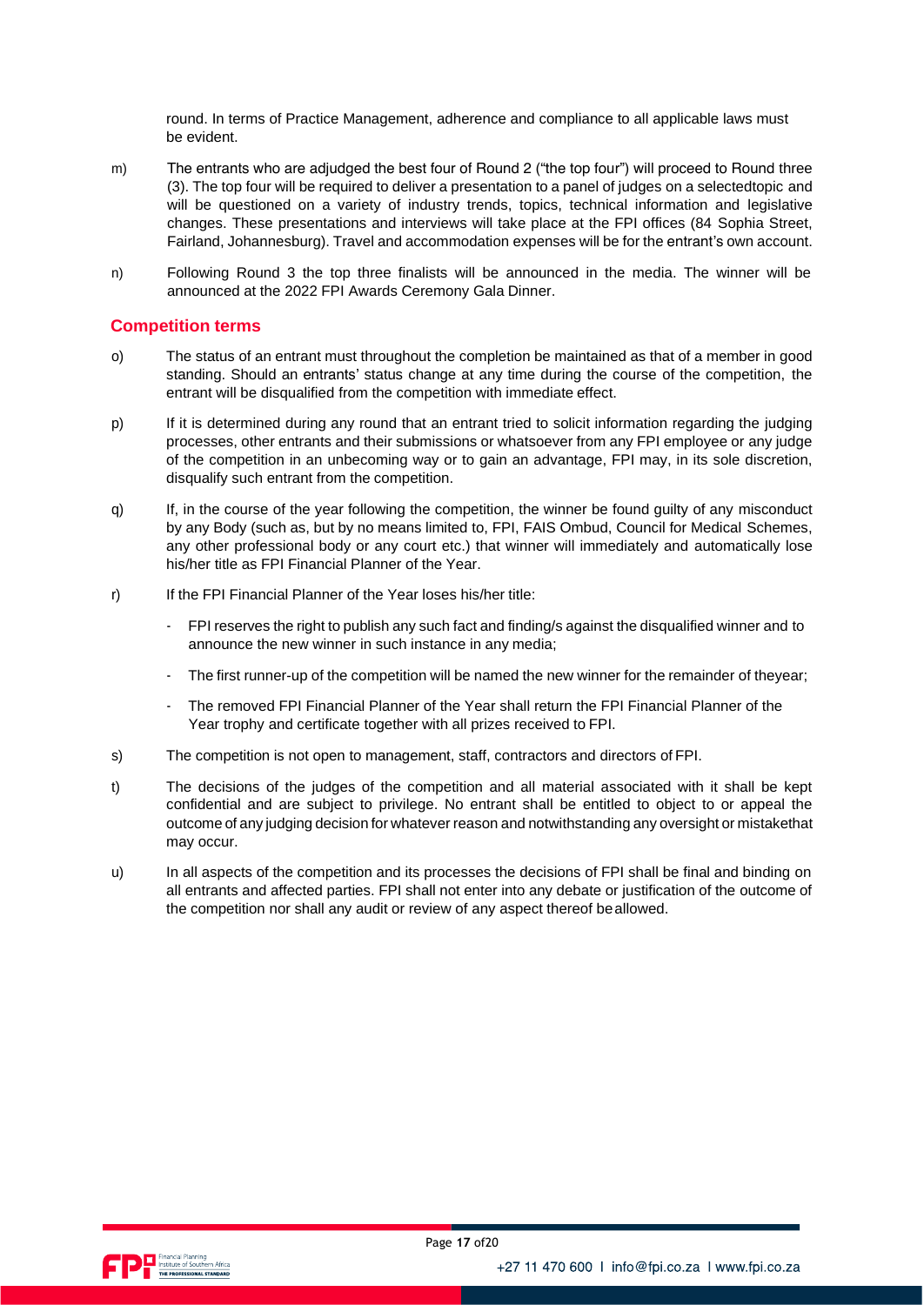## **Annexure B**

## **Table of Contents**

|                                                      | Page |
|------------------------------------------------------|------|
| <b>I. EXECUTIVE SUMMARY</b>                          |      |
| <b>FINANCIAL MANAGEMENT</b>                          |      |
| Current position                                     |      |
| Proposed position                                    |      |
| <b>ASSET MANAGEMENT</b>                              |      |
| Current position                                     |      |
| Proposed position                                    |      |
| <b>RISK MANAGEMENT</b>                               |      |
| <b>Current position</b>                              |      |
| Proposed position                                    |      |
| <b>TAX PLANNING</b>                                  |      |
| Current position                                     |      |
| Proposed position                                    |      |
| <b>RETIREMENT PLANNING</b>                           |      |
| Current position                                     |      |
| Proposed position                                    |      |
| <b>ESTATE PLANNING</b>                               |      |
| Current position                                     |      |
| Proposed position                                    |      |
| <b>Important Planning Assumptions</b>                |      |
| THE CLIENT'S GOALS, OBJECTIVES                       |      |
| <b>Financial Management</b>                          |      |
| Asset Management /Investment Planning                |      |
| <b>Risk Planning</b>                                 |      |
| <b>Tax Planning</b>                                  |      |
| <b>Retirement Planning</b>                           |      |
| <b>Estate Planning</b>                               |      |
| THE CLIENT'S CURRENT SITUATION AND CONCERNS (ISSUES) |      |
| <b>Financial Management</b>                          |      |
| Asset Management                                     |      |
| <b>Risk Management</b>                               |      |
| <b>Tax Planning</b>                                  |      |
| <b>Retirement Planning</b>                           |      |
| <b>Estate Planning</b>                               |      |
| II. COMPLIANCE                                       |      |
| <b>Disclosures</b>                                   |      |

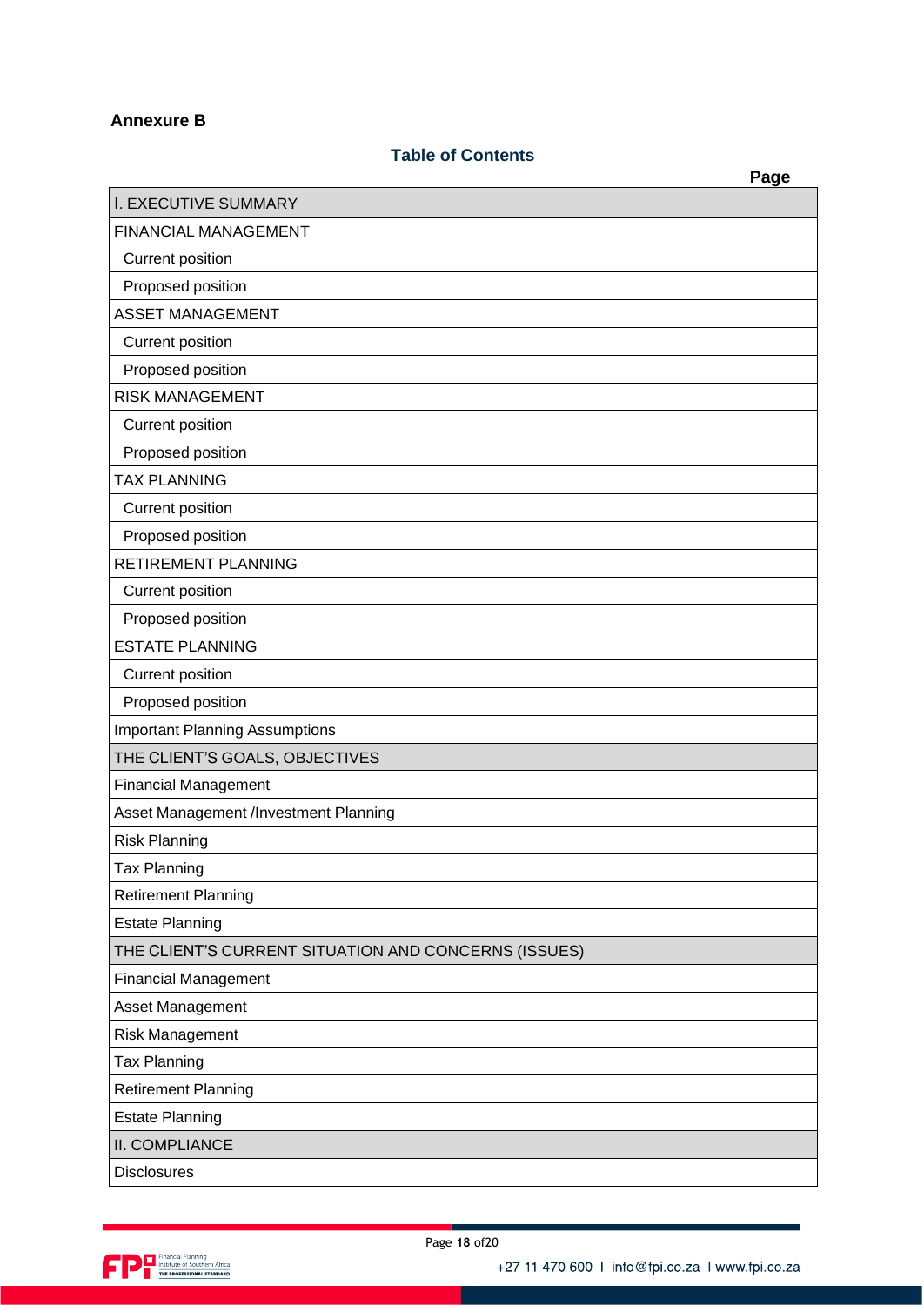Disclosure statement

Name of Firm and Authorisation Details (Licensing and or Registration details)

The Services Offered

Business Operation

Financial Planner Details and Qualifications

Current insurance coverage meets all statutory and regulatory requirements

**Disclaimers** 

**Declaration** 

III. PERSONAL INFORMATION, ATTITUDES, NEEDS, OBJECTIVES AND ISSUES

PERSONAL INFORMATION

ATTITUDES

General

Financial Management

Investments

Risk Planning

Retirement Planning

Tax Planning

Estate Planning

CLIENT NEEDS, GOALS AND OBJECTIVES

Financial Management

Asset Management /Investment Planning

Tax Planning

Retirement Planning

Estate Planning

Risk Management

IV. ASSUMPTIONS

Financial Management

Asset Management

Risk Management

Tax Planning

Retirement Planning

Estate Planning

Risk Management/insurance/business insurance

Asset management/investment planning

STRATEGIES AND ALTERNATIVES

SUMMARY OF APPLICABLE INFORMATION

SYNTHESIS AND RECOMMENDATIONS

Financial management